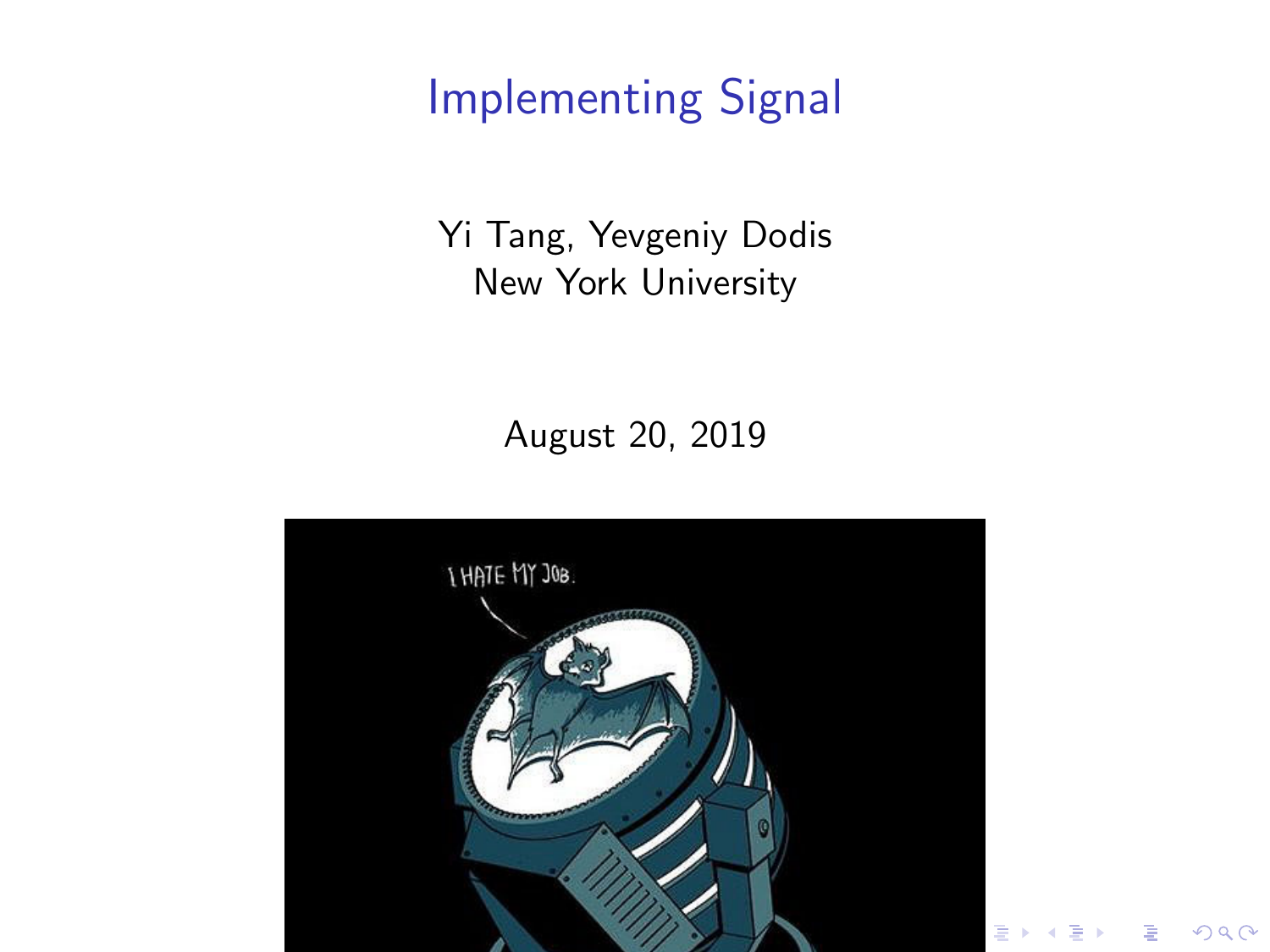## Project Homepage

### URL: <https://cims.nyu.edu/~yt1433/signal.html>.

#### Generic Signal Protocol: Specification and Implementation

About

The (original) Signal protocol is an open source secure messaging protocol that provides end-to-end. The (original) Signal protocol is an open source secure messaging protocol that provides end-to-end<br>authenticated encryption with forward security, pest-compromise security, asynchronicly and many other<br>appealing require r appeating security advantages. The protocol is extensively deployed and secures the daily communication<br>billions of users via popular (mobile as well as destrop) messaging applications such as Signal (infiginally<br>TeatSecur

The Signal protocol (or strictly speaking its core component, the double ratchet algorithm) is formally analyzed and admiracted in the paper "The Double Ratchet: Security Notices, Proofs, and Modulations for the Signal<br>Probact by Joël Alvers, Sandro Coretil and Yougany Dodis, The paper proposes a docomposition for the Signal<br>Antibat algorithm using different instances of the medules, which naturally leads to post-quantum variants of the Signal algorithm using different instances of the modules, which<br>protocol by employing quantum-safe module instances.

The implementation of the generic Signal protocol here follows the modularization and is provided as a C library.

#### **Property Links**

in [1] it is described haw the generic Signal protocol can be decomposed into continuous key agreement (CKA)<br>JPP - MNS IPEOF) authenticated corrunation with accorpaned data (AFAD) and PBC, as well as how to construct FRY-FRING PIRMIT, eMITERSTERED ENCYSTERN NEW ESSECUTED ONE UN-

TIT describes a standard construction of WITNE from WAFEF.

TV woulders the concerted forecast down 1887? construction of \$540 form PPF and MH4O

By definition there exists a trivial construction of PRO from PRF, namely easy's = = exercy, = n = 1 exercy, = n = 1 PERCEL 21 | ...

#### References

- 1. Joil Alves, Sandra Coretti and Yorgeniy Dodis, "The Double Ratchet: Security Nations, Proofs, and
- -1. Just discuss person that the signal President Creating Company is a control opportunity measures, moving and<br>- Marketing that the the Signal President Cased Extract-and-Extend Key Derivation Function (HRDF)\* (RFC)
- 3. D. McGrew, "An interface and Algorithms for Authenticated Encryption" (RFC 5116).
- 

#### Implementation

The C instementation follows the specification of the modularization.

Refer to assume ... in code archive for details about the usage as well as the functionality of the library

### Drwnloads

### Version 0.1.0

#### **Delegase Nates**

. 0.1.0: basic support for the generic Signal protocol as well as the modules and their instances including CKA (compressed DH with Curve25518, compressed Frodo)640,976,1344], KEM-based), PRSF (HKDF based), PRO (PRF-based), AEAD (AES-(138,192,3560-SIV, SKE-HMAC-based), KEM (DH with Curve25519<br>simplified DH with Curve25519, Frede)640,976,1366), simplified Frede(660,976,1364)), HKDF (SHA-[256,512], HMAC-based), HMAC (SHA-[256,512]), PRF (SHA-[256,512]), SKE (AES-[128,192,256]-CBC).

#### **Dependencies**

- Betan: C++ library of cryptographic primitives
- Botan: C++ library of cryptographic primitives<br>Produktiki: C lingiamentation of FradaKEM, a post-quantum KEM scheme whose security derives from the learning with error problem

### Contributors

. Villag

### Figure: Screenshot of project homepage.

**KORK EXTERNE PROVIDE**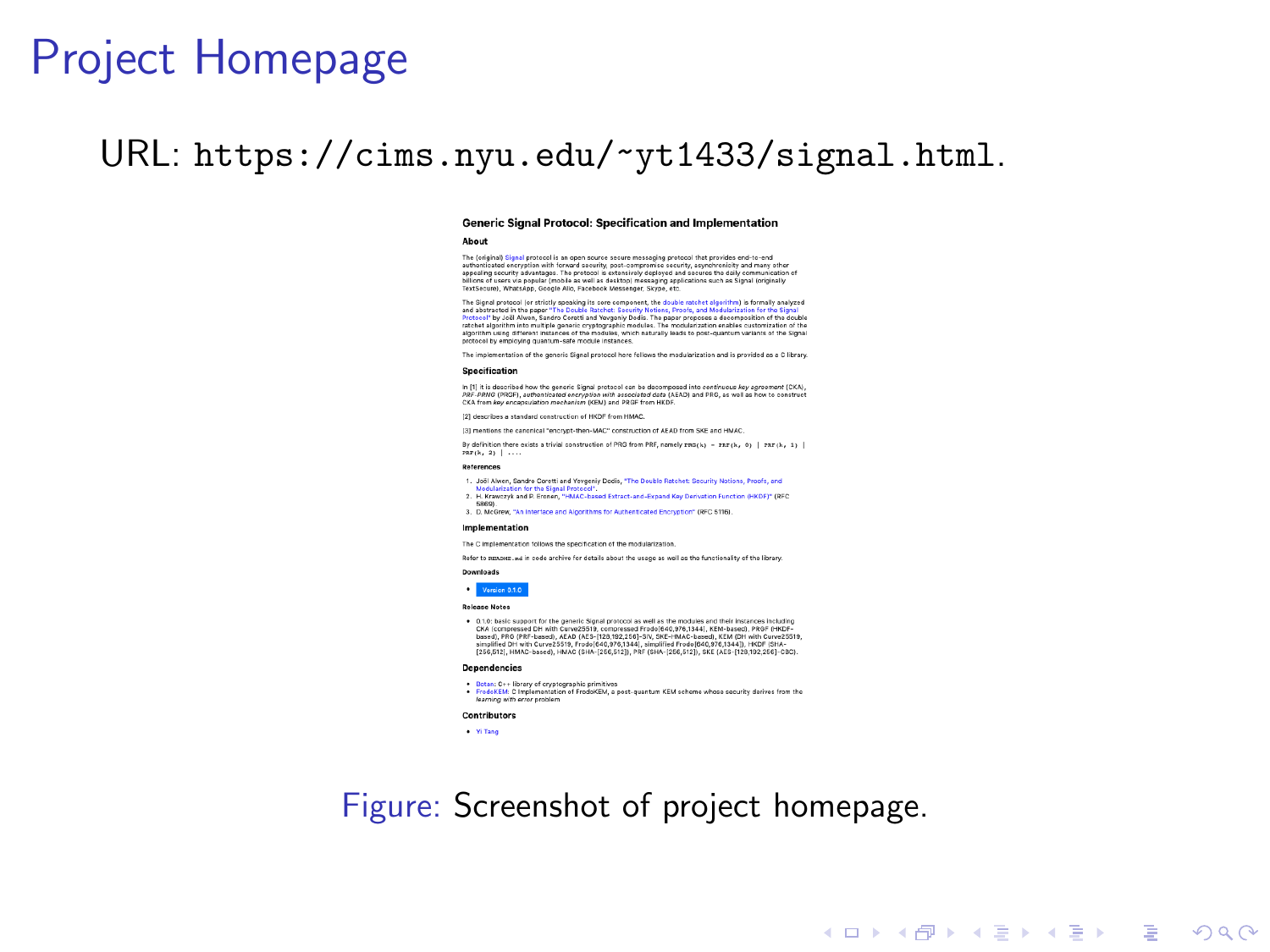# Table of Contents

### [Introduction](#page-3-0)

[\(Original\) Signal Protocol](#page-3-0) [Generalization of Signal Protocol](#page-4-0)

## **[Specification](#page-5-0)**

[Modularization of Signal Protocol](#page-5-0) [Constructions of Misc. Modules](#page-7-0)

### [Implementation](#page-8-0)

[Hierarchical Overview of Implementation](#page-8-0) [Examples of Module Instances](#page-9-0)

### [Benchmarking](#page-12-0)

[Time Benchmarking](#page-12-0) [Space Benchmarking](#page-13-0)

### [References](#page-14-0)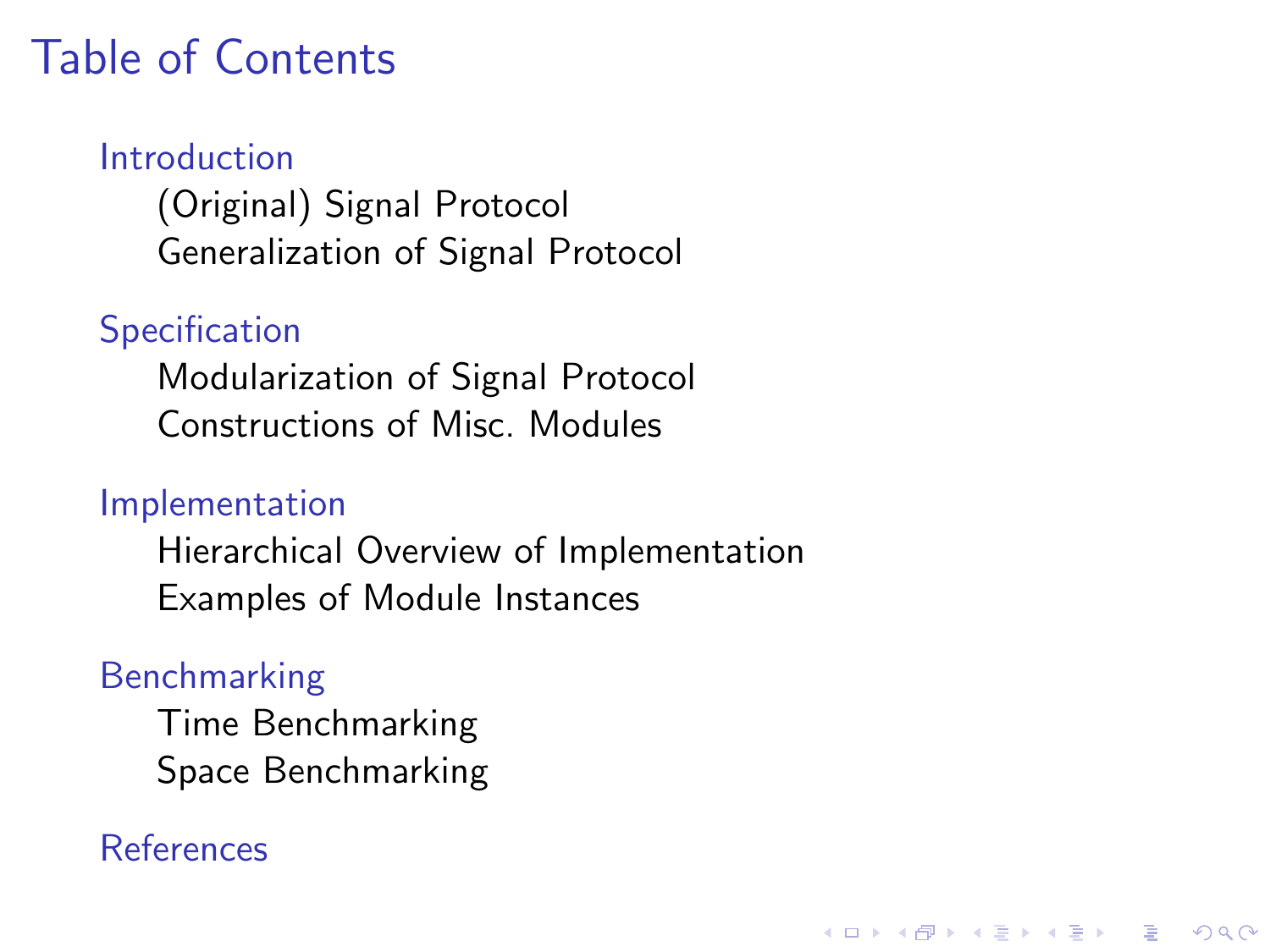# <span id="page-3-0"></span>Signal Protocol

The Signal protocol is an open source secure messaging protocol that provides end-to-end authenticated encryption. The protocol is extensively deployed among popular messaging applications e.g.

- ▶ Signal (originally TextSecure),
- $\blacktriangleright$  WhatsApp,
- $\triangleright$  Google Allo,
- $\blacktriangleright$  Facebook Messenger,
- $\blacktriangleright$  Skype, etc.



**KORK EXTERNE PROVIDE**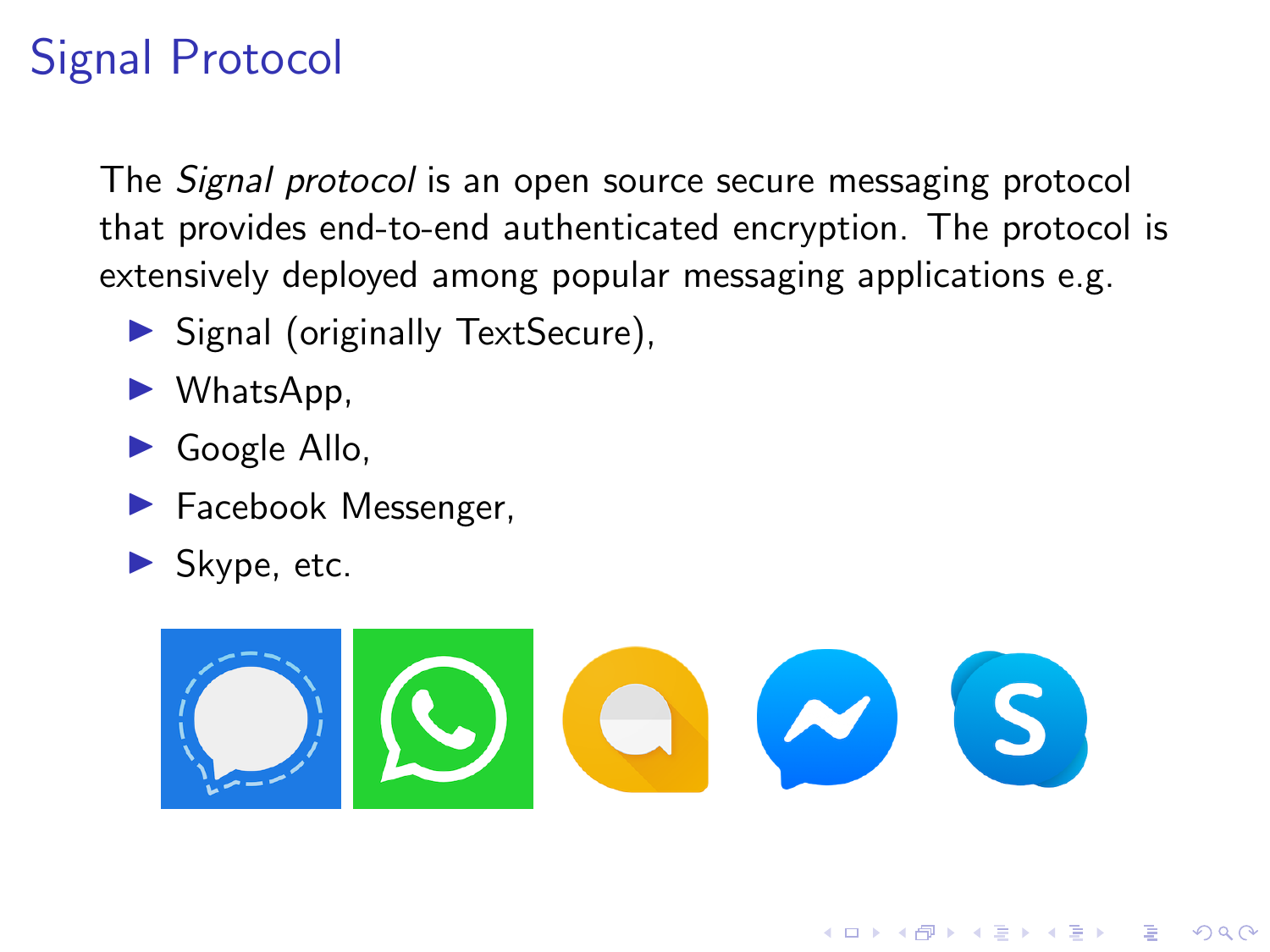## <span id="page-4-0"></span>Generalization of Signal Protocol

 $\triangleright$  [ACD19] decomposes the *double ratchet algorithm* (core of Signal) into generic cryptographic modules.

**KORK ERKER ADAM ADA** 

- $\triangleright$  Customize Signal by using different module instances.
- $\triangleright$  Create *post-quantum* variants of Signal by employing quantum-safe module instances!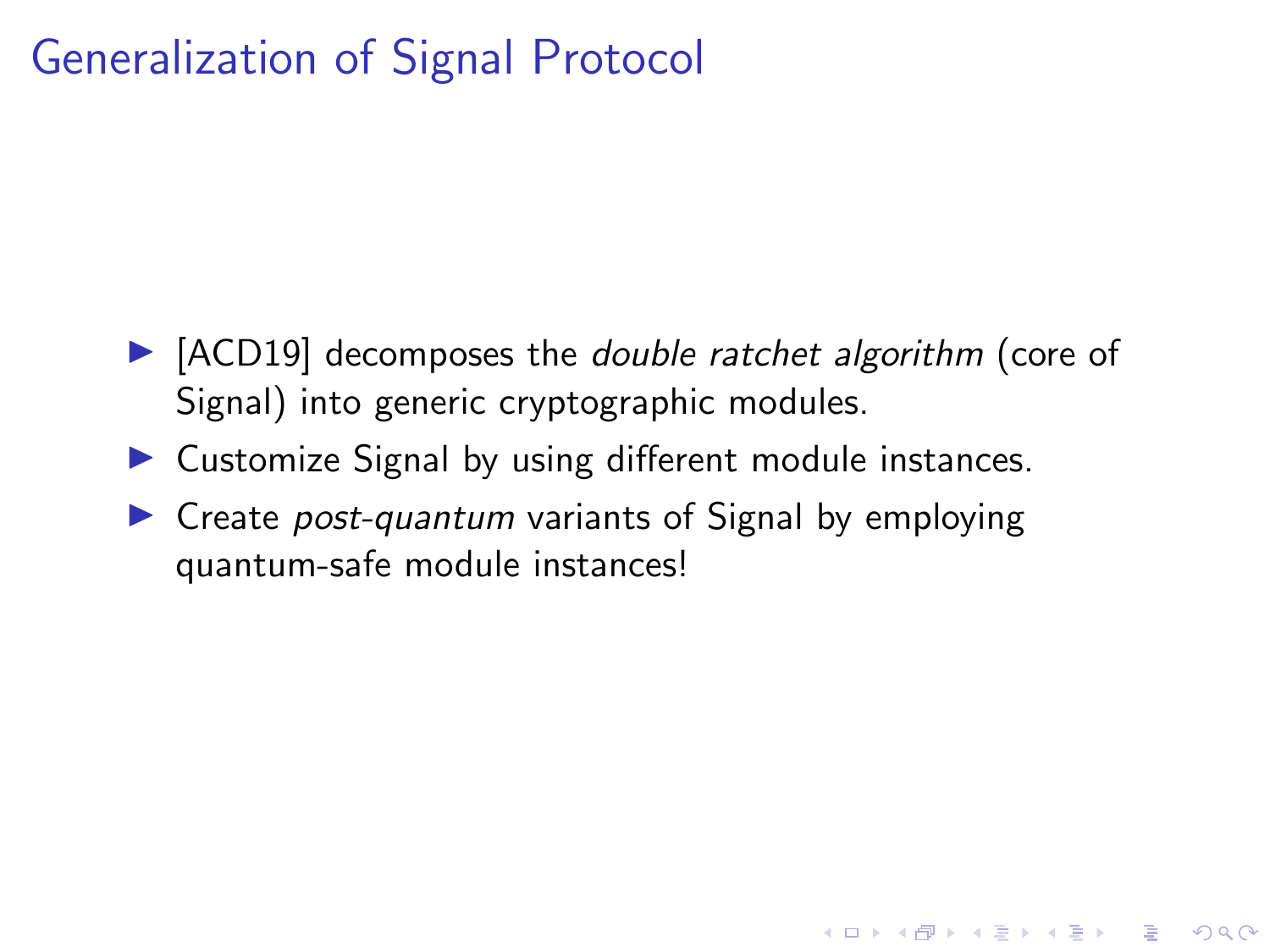## <span id="page-5-0"></span>Modularization of Signal Protocol

**Signal Scheme** 

| Init-A $(k)$                                                                                                                                                                                                                                                                                                                                                                                                                                    | Send-A $(m)$                                                                                                                                                                                                                                                                                                                                                                                                                                                              | $Rcv-A(c)$                                                                                                                                                                                                                                                                                                                                                                                                                       |
|-------------------------------------------------------------------------------------------------------------------------------------------------------------------------------------------------------------------------------------------------------------------------------------------------------------------------------------------------------------------------------------------------------------------------------------------------|---------------------------------------------------------------------------------------------------------------------------------------------------------------------------------------------------------------------------------------------------------------------------------------------------------------------------------------------------------------------------------------------------------------------------------------------------------------------------|----------------------------------------------------------------------------------------------------------------------------------------------------------------------------------------------------------------------------------------------------------------------------------------------------------------------------------------------------------------------------------------------------------------------------------|
| $id \leftarrow A$<br>$(k_{\text{root}}, k_{\text{CKA}}) \leftarrow k$<br>$\sigma_{\text{root}} \leftarrow \text{P-Init}(k_{\text{root}})$<br>$(\sigma_{\text{mot}}, w_{\text{R}}) \leftarrow \text{P-Up}(\sigma_{\text{root}}, \lambda)$<br>$\gamma \leftarrow$ CKA-Init-A( $k_{CKA}$ )<br>$T_{\text{cur}} \leftarrow \lambda$<br>$\ell_{\rm nrv} \leftarrow 0$<br>$t_{cur}$ , is, in $\leftarrow 0$<br>$\mathcal{D}[\cdot] \leftarrow \lambda$ | if $t_{cur}$ is even<br>$t_{\text{cur}} + +$<br>$\ell_{\rm{inv}} \leftarrow i_S$<br>$i\varsigma \leftarrow 0$<br>$(\gamma, T_{\text{cur}}, I) \leftarrow$ CKA-S $(\gamma)$<br>$(\sigma_{\text{root}}, w_{\text{S}}) \leftarrow \text{P-Up}(\sigma_{\text{root}}, I)$<br>$i\varsigma$ ++<br>$(w_{\mathsf{S}}, K) \leftarrow G(w_{\mathsf{S}})$<br>$h \leftarrow (t_{\text{cur}}, i_{\text{S}}, T_{\text{cur}}, \ell_{\text{prv}})$<br>$e \leftarrow \mathsf{Enc}(K, h, m)$ | $(h, e) \leftarrow c$<br>$(t, i, T, \ell) \leftarrow h$<br><b>req</b> t even and $t \leq t_{\text{cur}} + 1$<br>if $t = t_{\text{cur}} + 1$<br>skip $(t-2, \ell)$<br>$t_{\text{cur}} + +$ , $i_{\text{R}} \leftarrow 0$<br>$(\gamma, I) \leftarrow \mathsf{CKA-R}(\gamma, T)$<br>$(\sigma_{\text{root}}, w_{\text{R}}) \leftarrow \text{P-Up}(\sigma_{\text{root}}, I)$<br>$K \leftarrow$ try-skipped $(t, i)$<br>if $K = \perp$ |
| skip $(t, u)$<br>while $i_R < u$<br>$i_{\mathsf{R}}$ ++<br>$(w_R, K) \leftarrow G(w_R)$<br>$\mathcal{D}[t, i_{\mathsf{R}}] \leftarrow K$                                                                                                                                                                                                                                                                                                        | return $(h, e)$<br>try-skipped $(t, i)$<br>$K \leftarrow \mathcal{D}[t, i]$<br>$\mathcal{D}[t,i] \leftarrow \perp$<br>return $K$                                                                                                                                                                                                                                                                                                                                          | $skip(t, i-1)$<br>$i_{\mathsf{R}}$ ++<br>$(w_R, K) \leftarrow G(w_R)$<br>$m \leftarrow \textsf{Dec}(K, h, e)$<br>if $m = \perp$<br>error<br>return $(t, i, m)$                                                                                                                                                                                                                                                                   |

Figure: The Modularization of Signal protocol proposed by [ACD19], involving "CKA", "P", "G" and ("Enc", "Dec"). (Figure 9 in [ACD19].)

**KORKARYKERKER POLO**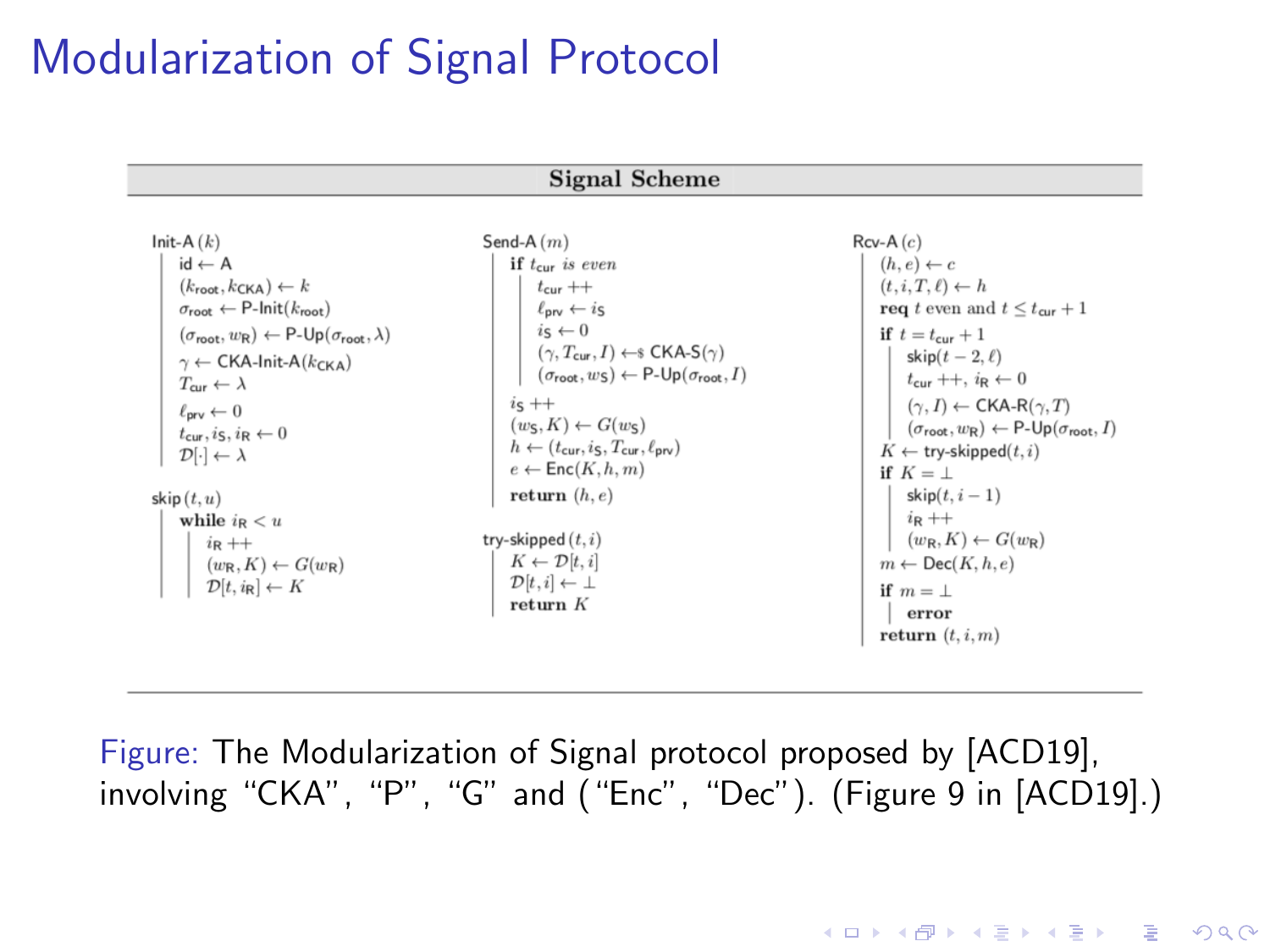## Modularization of Signal Protocol (cont.)

The Signal protocol is decomposed into

- ▶ "CKA": Continuous Key Agreement (CKA),
- $\blacktriangleright$  "P": PRF-PRNG (PRGF),
- ▶ "G": Pseudo-Random Generator (PRG),
- $\blacktriangleright$  ("Enc", "Dec"): Authenticated Encryption with Associated Data (AEAD).

K ロ ▶ K 個 ▶ K 할 ▶ K 할 ▶ 이 할 → 이익(연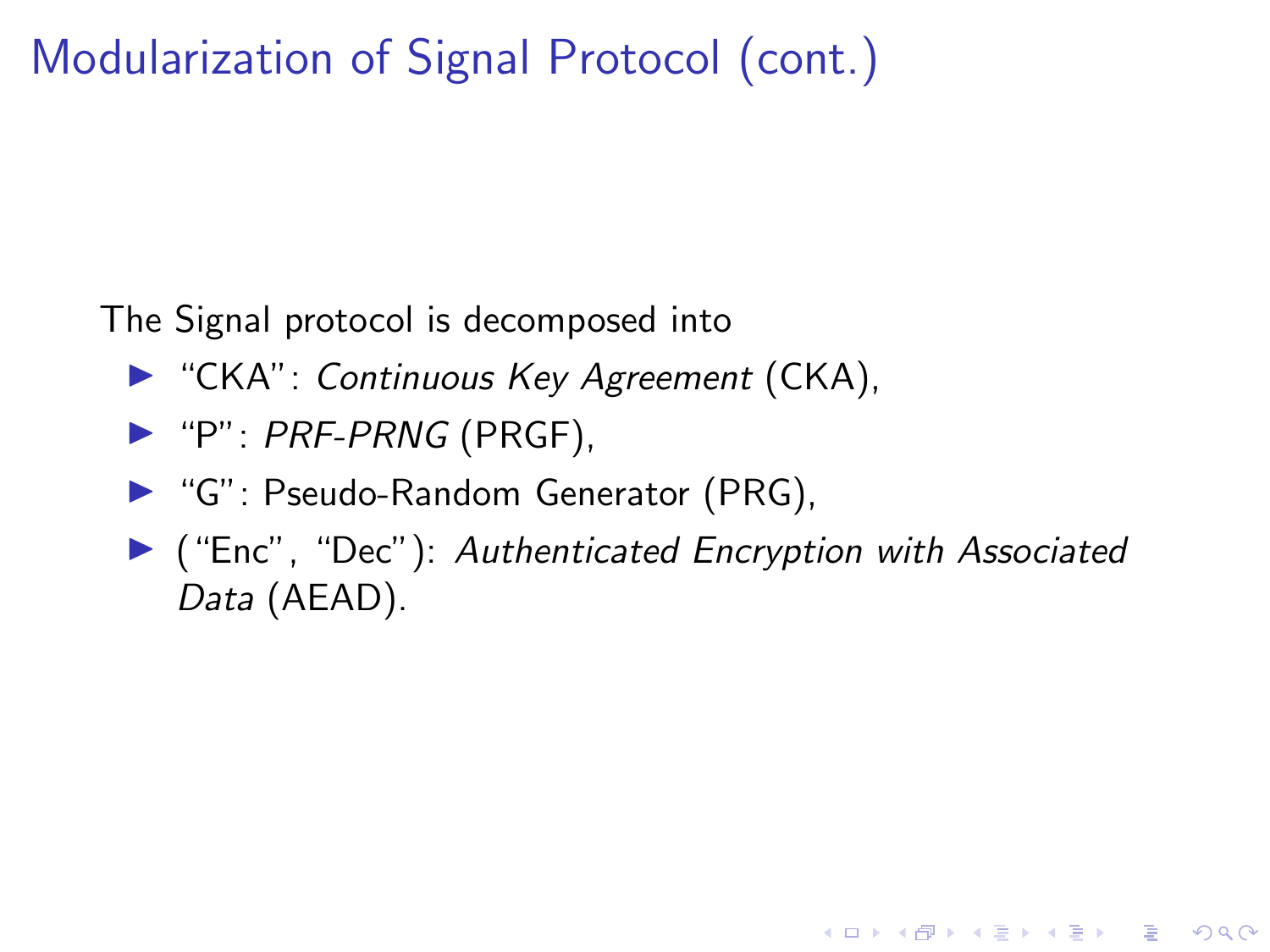## <span id="page-7-0"></span>Constructions of Miscellaneous Modules

- ▶ CKA from Key Encapsulation Mechanism (KEM) ([ACD19]),
- ▶ PRGF from Hash-based Key Derivation Function (HKDF) ([ACD19]);
- ▶ HKDF from Hash-based Message Authentication Code (HMAC) (e.g. see [KE10]),
- ▶ AEAD from Secret/Symmetric Key Encryption (SKE) along with HMAC (e.g. see [McG08]),

 $\triangleright$  PRG from PRF (trivial according to definitions).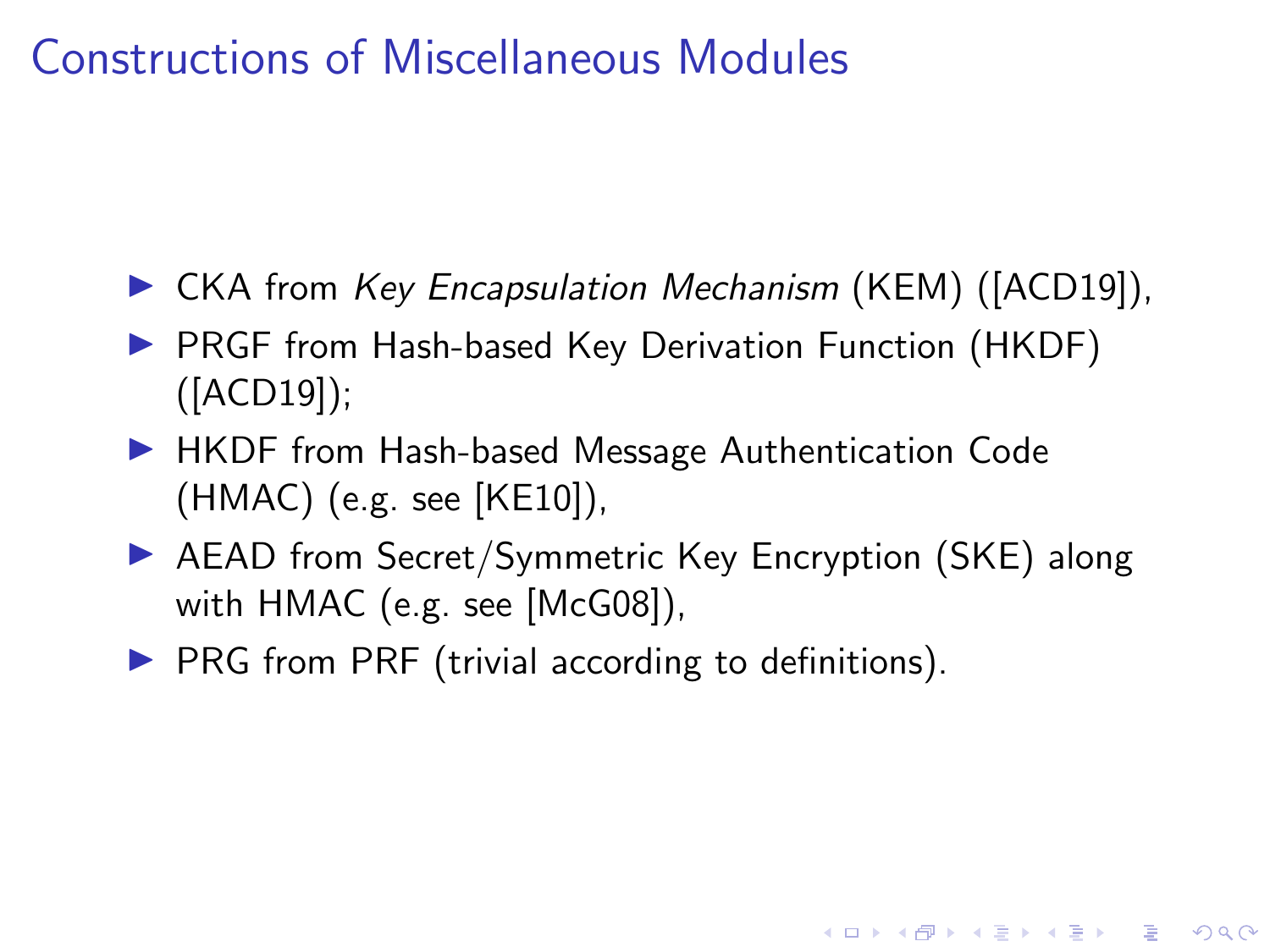<span id="page-8-0"></span>Hierarchical Overview of Implementation

Bottom-up:

▶ Abundant module instances of CKA, PRGF, PRG, AEAD (and also KEM, HKDF, HMAC, PRF, SKE)

 $\triangleright$  where sub-hierarchy exists according to the specification

- $\triangleright$  e.g. CKAs can be generically constructed from KEMs
- $\blacktriangleright$  High-level Signal protocol interface, providing e.g. send and recv functionalities
- $\triangleright$  Top-level testing shell, hiding back all Signal-related details

**KORKAR KERKER ORA** 

All components are implemented in C.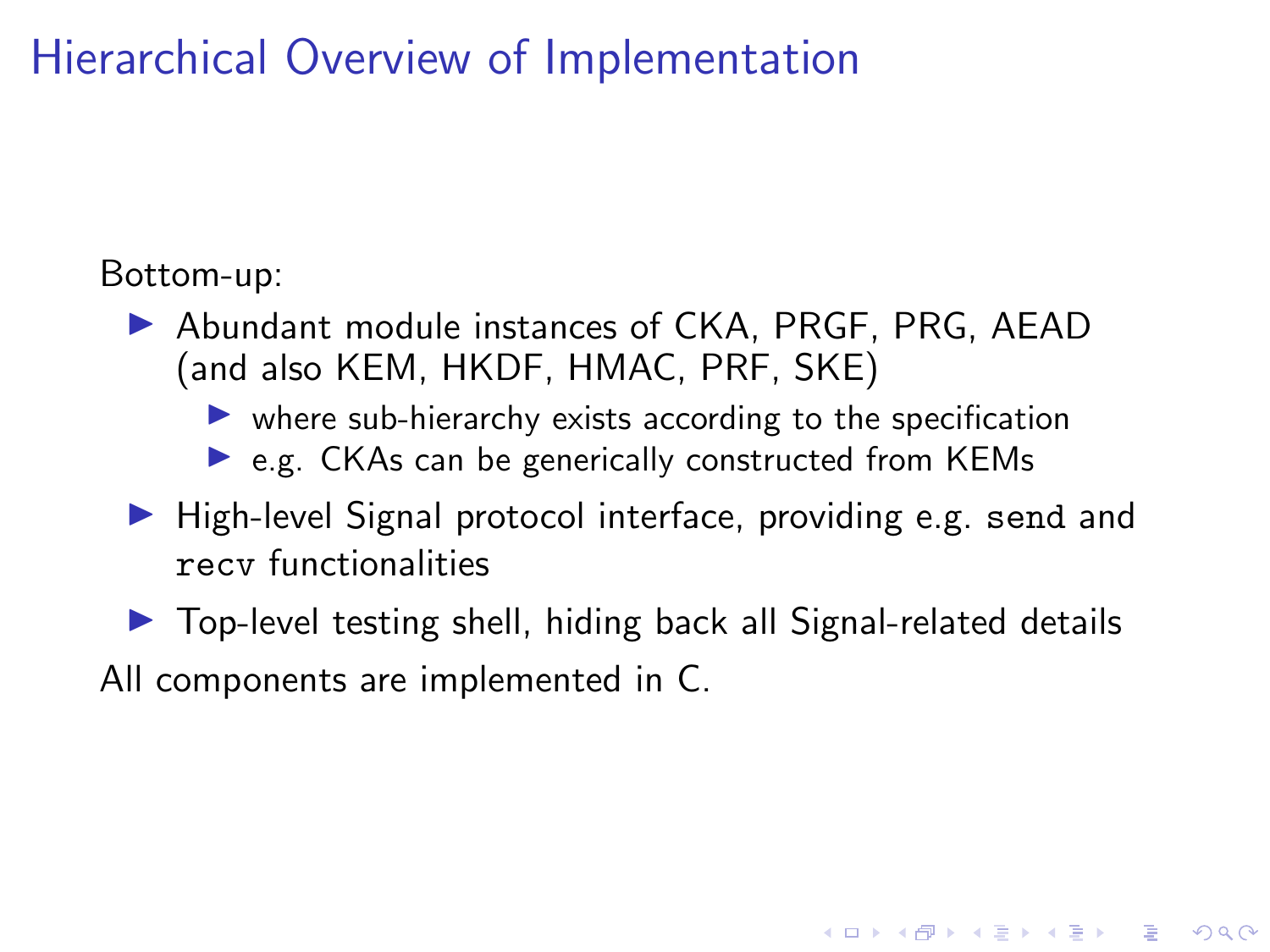## <span id="page-9-0"></span>Examples of Module Instances

Example 1: reconstructing the original Signal Protocol

▶ CKA: (compressed) Diffie–Hellman with Curve25519

**KORKARYKERKER POLO** 

- ▶ PRGF: [HKDF-based]
	- $\blacktriangleright$  HKDF: SHA-256
- ▶ PRG: [PRF-based]
	- $\blacktriangleright$  PRF: SHA-256
- $\blacktriangleright$  AFAD: AFS-128-SIV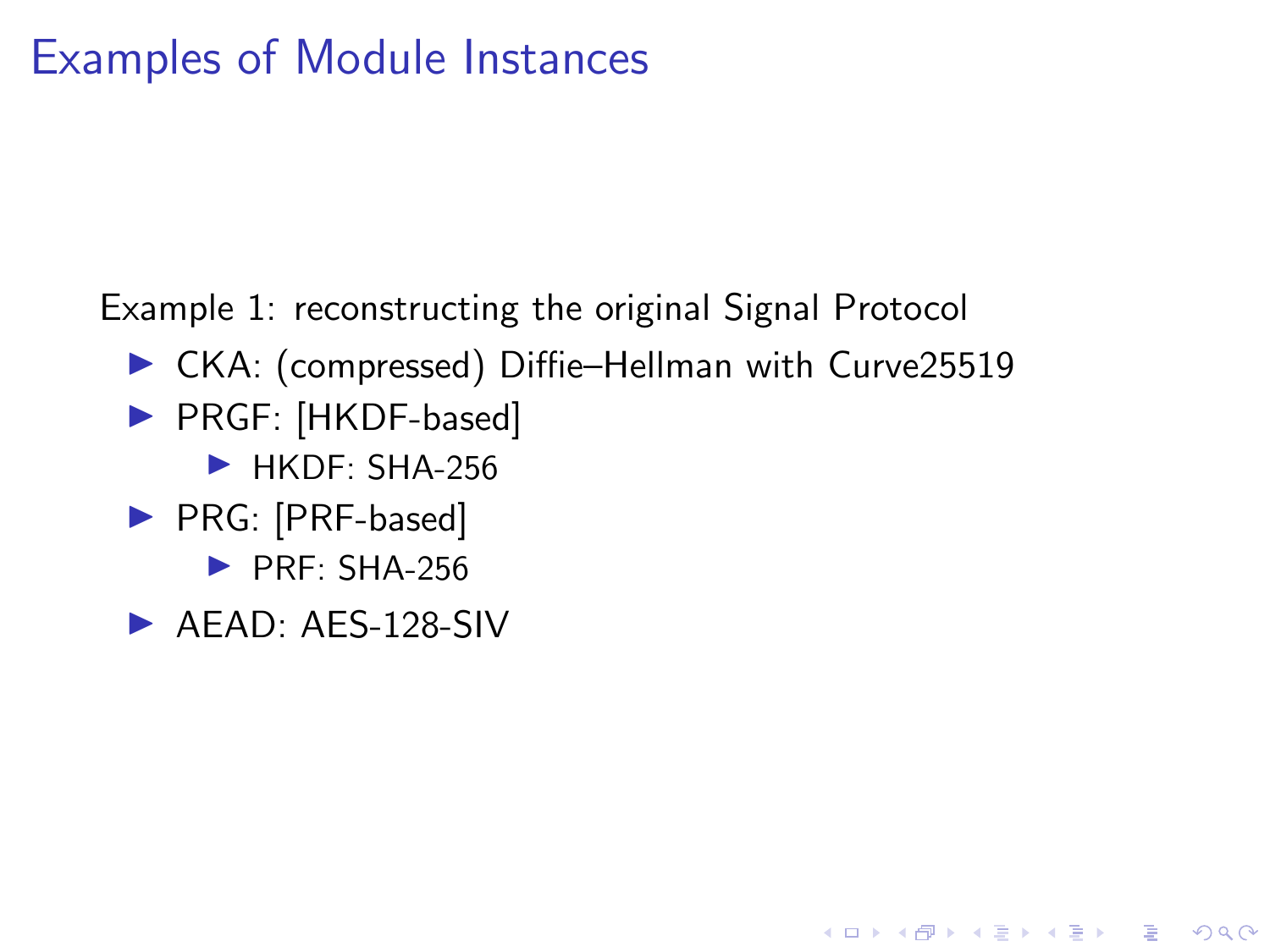Examples of Module Instances (cont.)

Example 2: *post-quantum* variant of the Signal Protocol

- $\triangleright$  CKA: [KEM-based]
	- $\blacktriangleright$  KFM: Frodo640<sup>1</sup>
- ▶ PRGF: [HKDF-based]
	- $\blacktriangleright$  HKDF: SHA-256
- ▶ PRG: [PRF-based]
	- $\blacktriangleright$  PRF: SHA-256
- $\blacktriangleright$  AEAD: AES-128-SIV

 $1$ FrodoKEM, a post-quantum KEM scheme whose security derives from the learning with error problemK ロ ▶ K 個 ▶ K 할 ▶ K 할 ▶ 이 할 → 9 Q Q →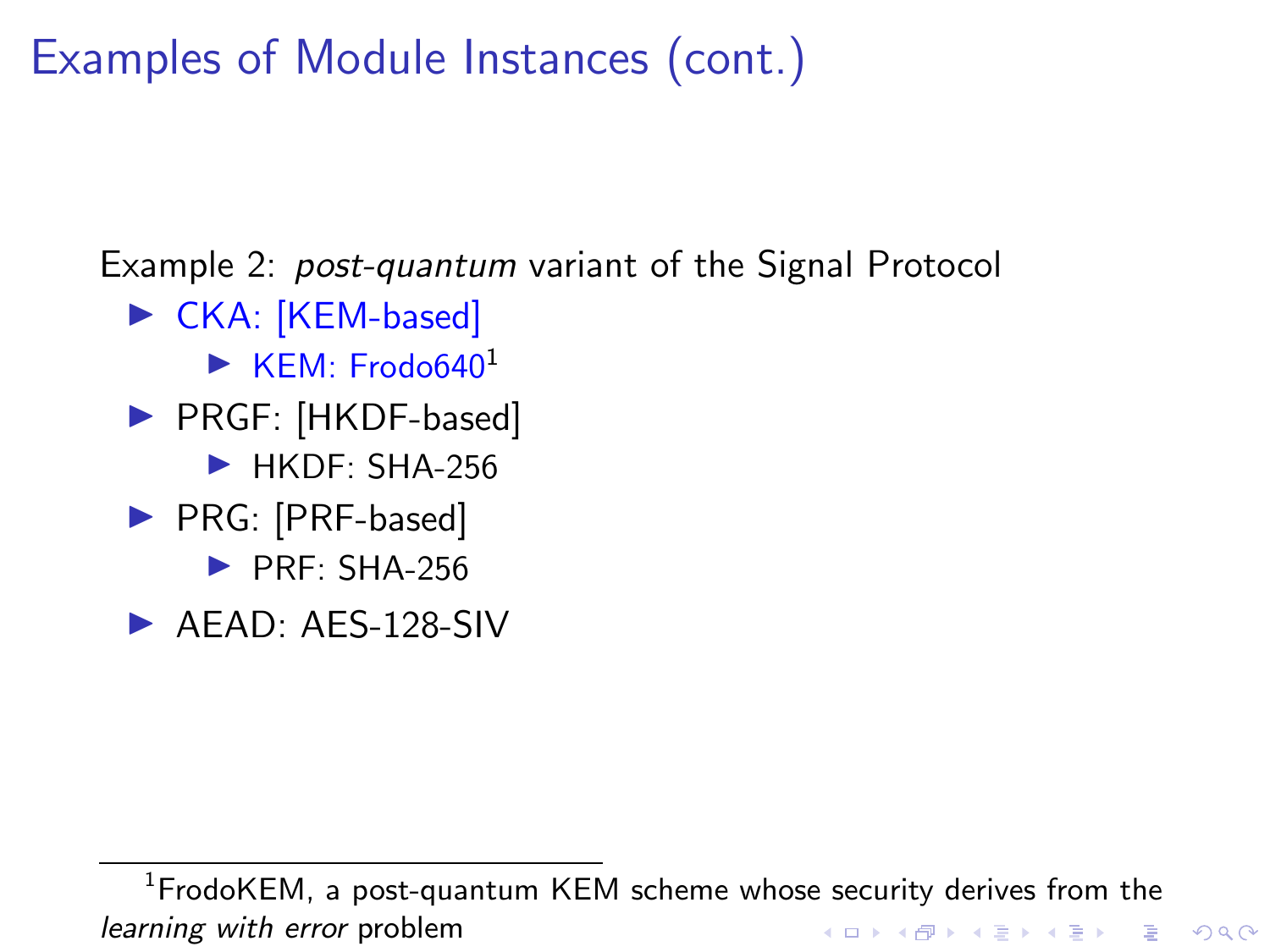Examples of Module Instances (cont.)

Example 3: *improved* post-quantum variant of the Signal Protocol

K ロ ▶ K 個 ▶ K 할 ▶ K 할 ▶ 이 할 → 이익(연

- ▶ CKA: (compressed) Frodo640
- ▶ PRGF: [HKDF-based]
	- $\blacktriangleright$  HKDF: SHA-256
- ▶ PRG: [PRF-based]
	- $\blacktriangleright$  PRF: SHA-256
- $\blacktriangleright$  AFAD: AFS-128-SIV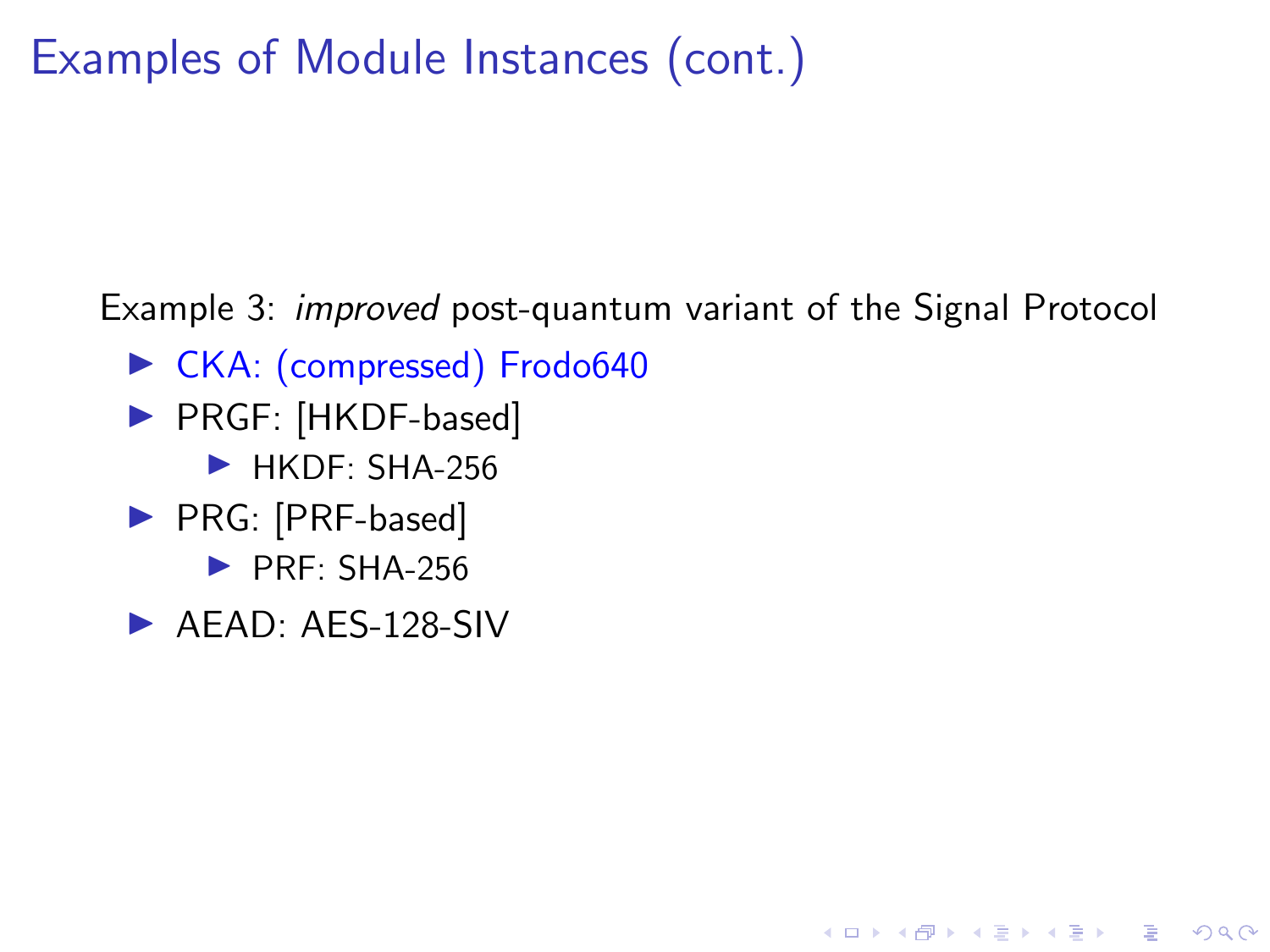## <span id="page-12-0"></span>Time Benchmarking



Figure: Comparison of time performance of example Signal variants under random asynchronous messaging test.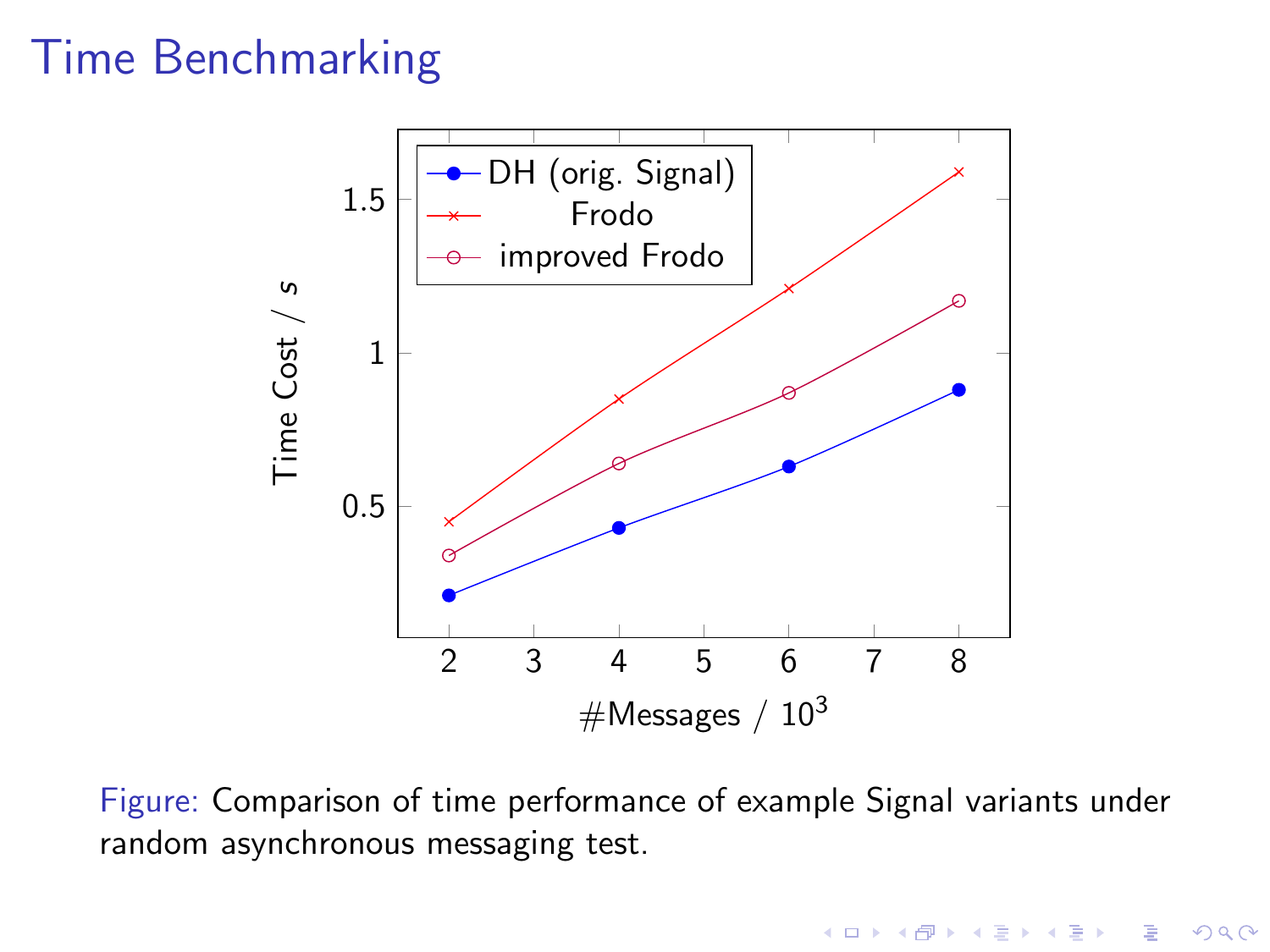## <span id="page-13-0"></span>Space Benchmarking



Figure: Comparison of message-packet size ratio of example Signal variants.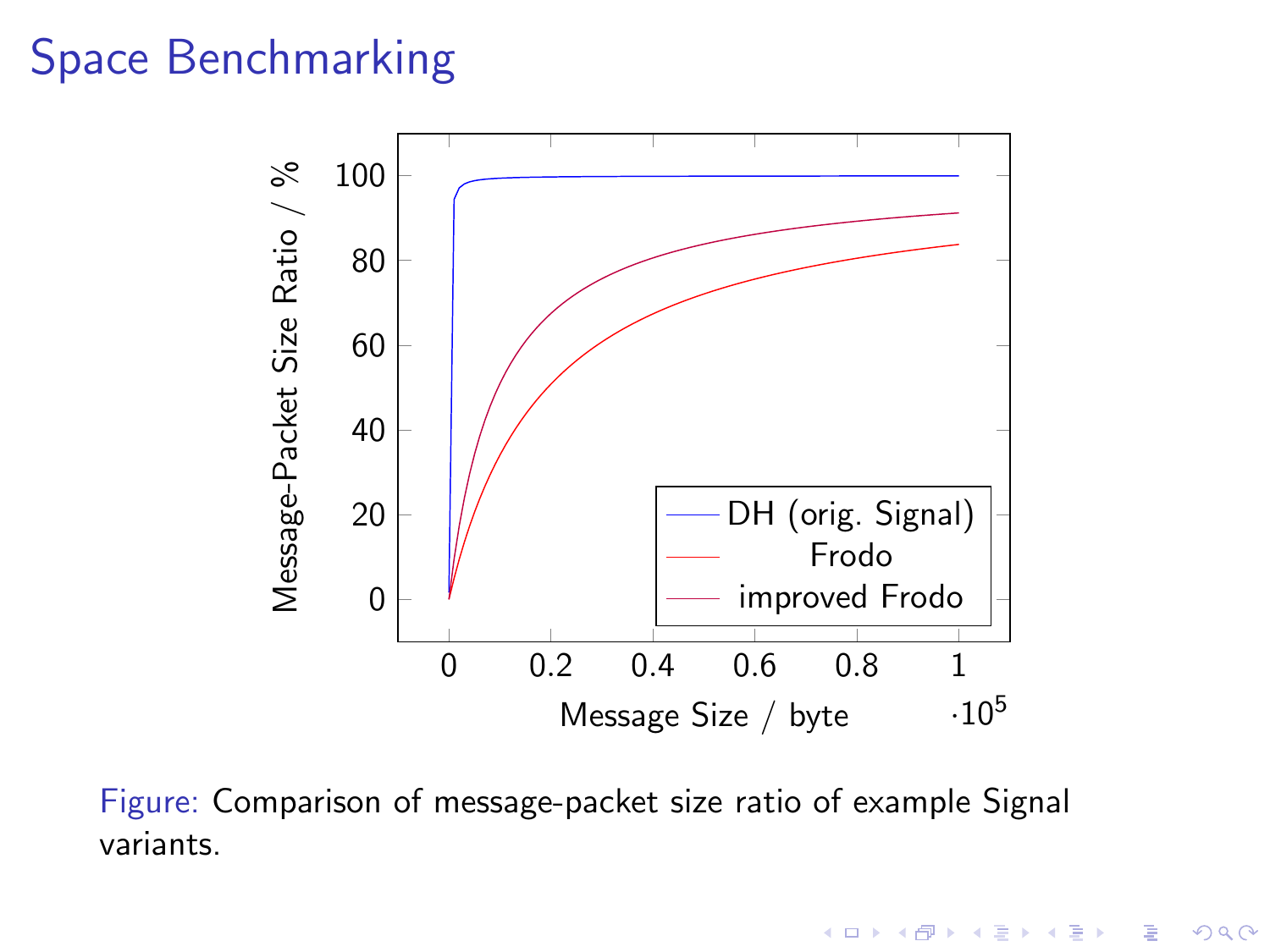## <span id="page-14-0"></span>References

- [ACD19] Joël Alwen, Sandro Coretti and Yevgeniy Dodis, "The Double Ratchet: Security Notions, Proofs, and Modularization for the Signal Protocol", <https://cims.nyu.edu/~dodis/ps/signal.pdf>.
	- [KE10] H. Krawczyk and P. Eronen, "HMAC-based Extract-and-Expand Key Derivation Function (HKDF)" (RFC 5869), <https://tools.ietf.org/html/rfc5869>.

[McG08] D. McGrew, "An Interface and Algorithms for Authenticated Encryption" (RFC 5116), <https://tools.ietf.org/html/rfc5116>.